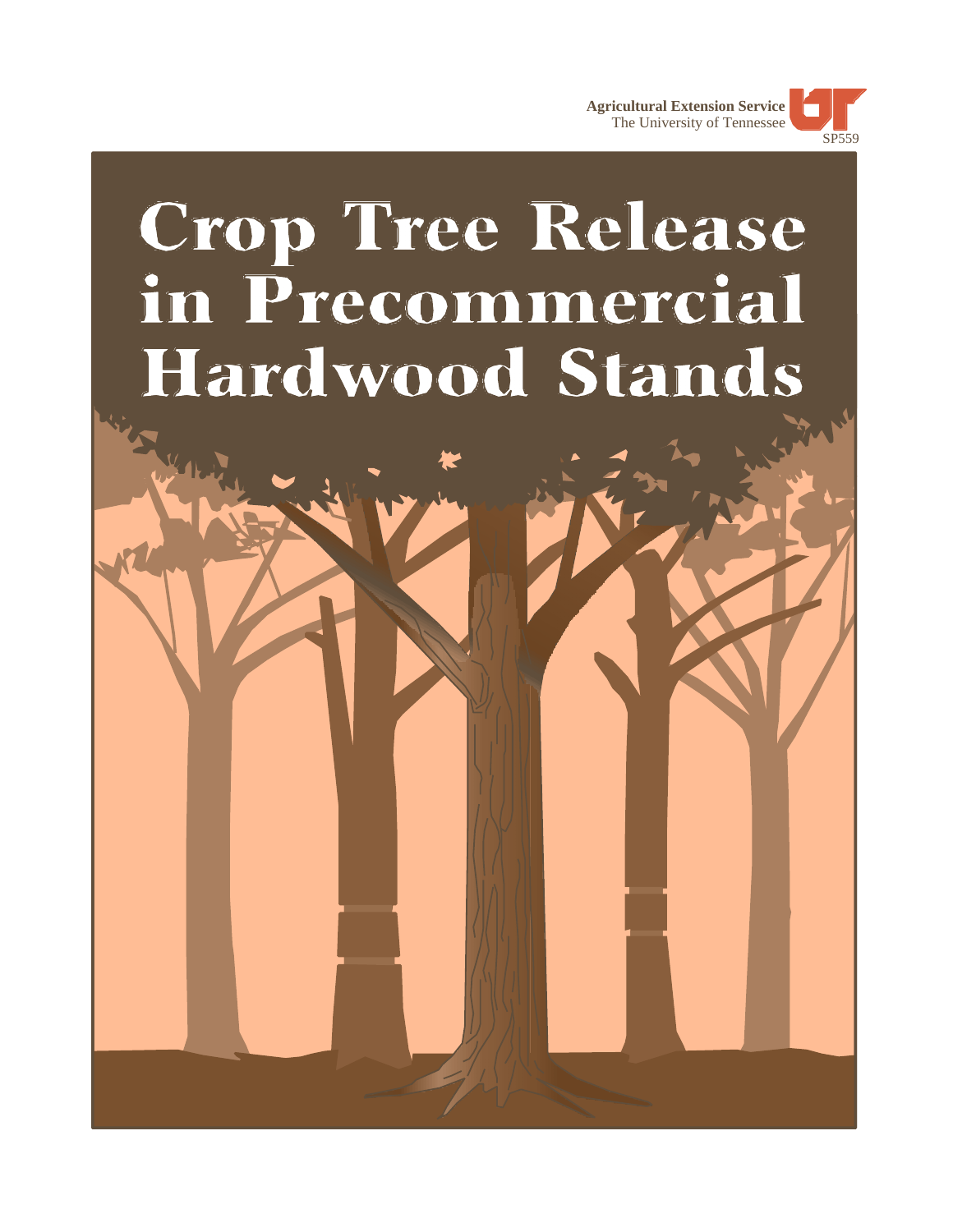### Contents

٠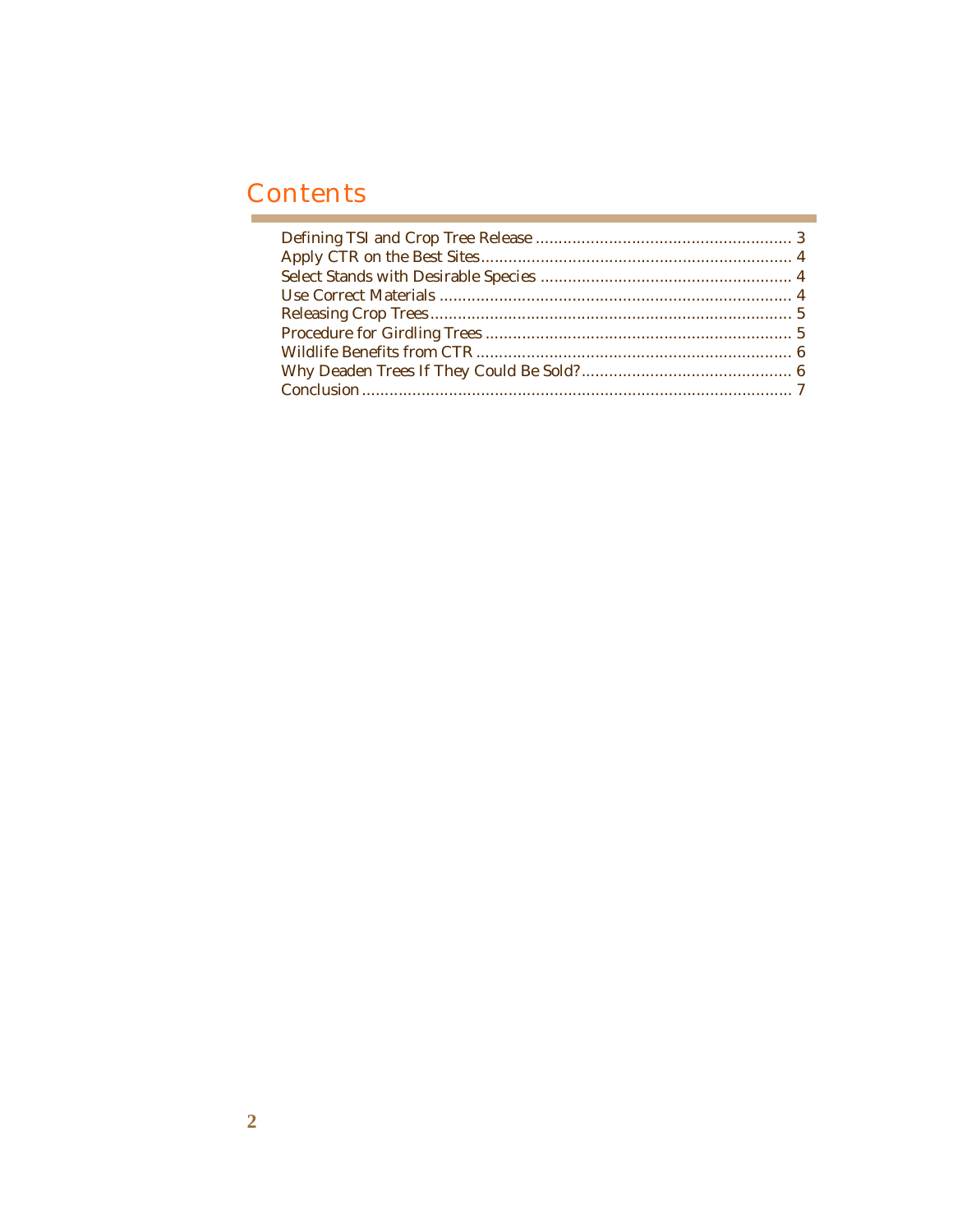## **Crop Tree Release in Precommercial Hardwood Stands**

*David Mercker, Extension Associate Forestry, Wildlife and Fisheries*

The length of time necessary type grow quality hardwood trees<br>perhaps the greatest deterrer<br>preventing private landowners from he length of time necessary to grow quality hardwood trees is perhaps the greatest deterrent practicing hardwood management. Valuable trees such as white and red oaks, cherry, ash, yellow poplar and black walnut require decades to reach financial maturity. This publication describes how to accelerate growth rates in your young hardwood forest, which is vital to keeping your interest alive during the critical and dynamic time between seedling establishment and final harvest.

**Timber Stand Improvement** (TSI) is a forest management tool used to enhance growth rates of timber and shorten the time required for hardwood crops to mature. TSI provides an opportunity for you to become actively involved in managing your timber, while increasing the possibility of a more favorable financial return.

#### Defining TSI and Crop Tree Release

TSI is controlling, manipulating and improving the growth, quality and species composition of a timber stand. One method of TSI is **Crop Tree Release** (CTR), the practice of deadening selected trees in younger, overstocked forests for the benefit of releasing desirable crop trees. Overstocked indicates a forest stand having more trees than is desired, causing the growth rate on individual trees to decline. CTR can be used to alter species composition within the forest, and to concentrate diameter growth on desirable, potentially valuable crop trees. When applied properly, CTR results in a faster-growing, healthier woodland composed of a greater percentage of more acceptable trees. Similar to the principles applied to gardening, CTR allows you to guide your forest, leaving it with wellspaced crop trees whose crowns are capable of rapidly responding to increased growing space. CTR can be first applied to younger, pre-commercial stands (trees that are too small for market), with diameters ranging from 4 to 8 inches (measured at 4.5 feet above the ground).

For clarification, CTR **is not** the practice of beautifying a forest. For example, clearing undergrowth to improve the appearance or visibility of a forest or cleaning up tree tops left after a timber harvest are cosmetic practices having little effect on the growth of your forest investment.

Other practices of TSI not addressed here include: improvement harvesting, fertilizing, deadening culls,

*CTR allows you to guide your forest.*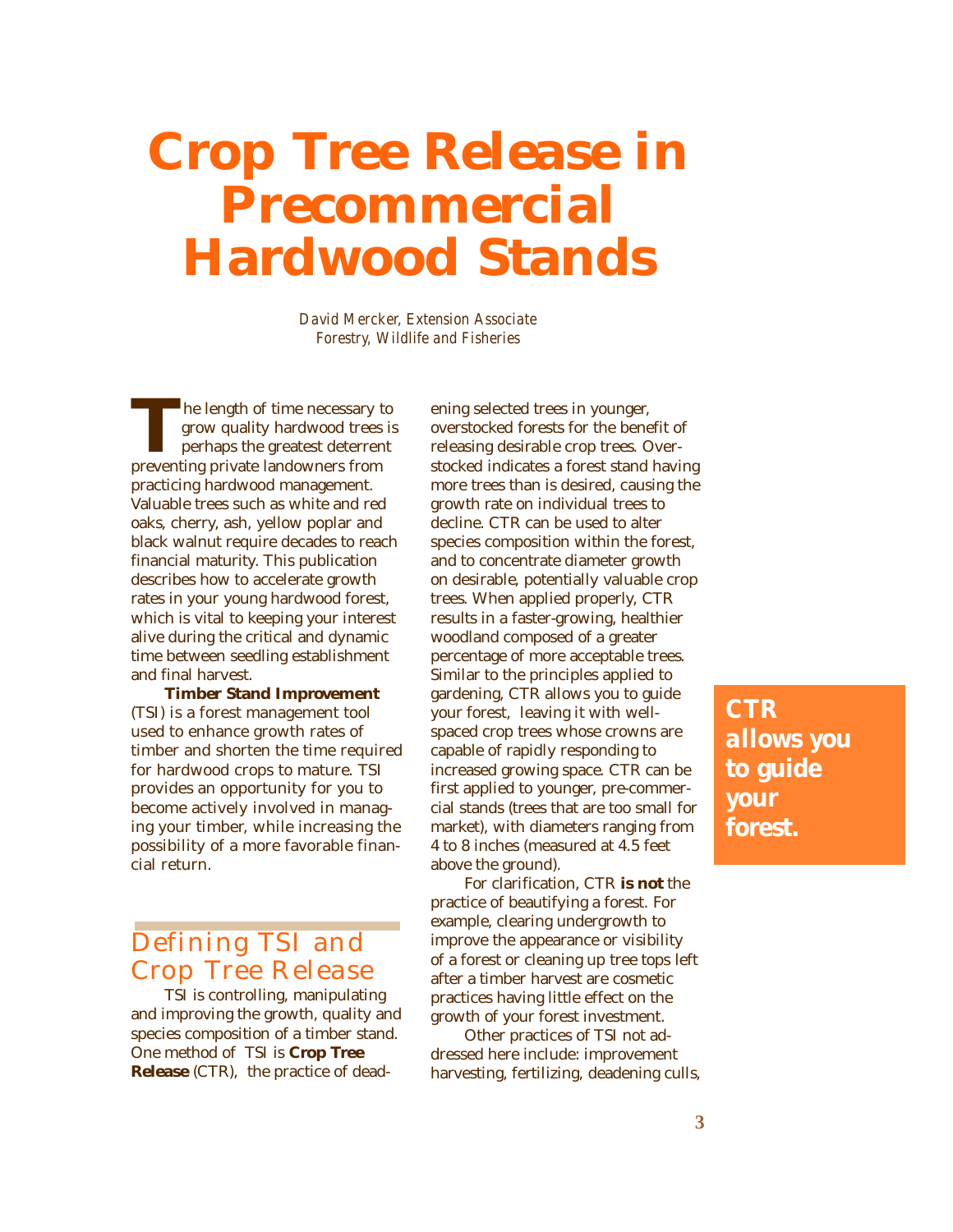controlling wild vines, pruning and, to some extent, prescribed burning and site preparation.

#### Apply CTR on the Best Sites

*The white and red oaks groups have traditionally commanded the highest price and should take top priority.*

Most hardwood forests could benefit from CTR to some degree, but the greatest benefit will be realized on more productive sites. This is where measurable growth response will occur and where returns on your investment will be realized more quickly. Sites with deep, fertile and moist soils, sites protected from hot and dry southwest winds, and sites where hardwood trees typically can reach a height of at least 70 to 75 feet tall in 50 years are the best choices. These sites are typically found along rivers, creeks and drainages, on north and east-facing slopes and in coves and ravines. Ridgetops and slopes with a southern or western exposure are drier and usually support less desirable species, such as blackjack and post oaks, blackgum, red maple, sourwood, elms and hickories.

The condition of trees growing on a site can further indicate site quality. Trees found on better sites will have smooth, thin and tight bark. Their tree tops are expanding (rather than stunted or flat-topped) and they will often have long, merchantable, log length.

#### Select Stands with Desirable Species

Once the best sites have been located, desirable trees must be present. Not all of the best sites are composed of tree species worthy of CTR. Through past treatment (or mistreatment) of the forest, often the more acceptable and valuable trees have already been harvested. Many times, the residual trees were left because they were undesirable species with low market value or poor form. When this is the case, CTR is not recommended. Instead, regenerating the stand is the priority.

Species found within the white and red oaks groups have traditionally commanded the highest price and should take top priority. They are the mainstay of the Tennessee forest products industry and are likely to remain so. Speculating on the trends of future markets also can help you decide which species to favor. For example, market cycles periodically cause sharp increases in price for alternative species such as yellow poplar, black cherry, black walnut, maples and ash. Managing for a diversity of tree species can help you benefit from uncertain future timber markets. A mixture of tree species also offers diversity in wildlife food sources, particularly for smaller nongame species.

Likewise, markets fluctuate according to location. A study of the historical demand for wood products in your region, as well as seeking input from professional foresters, is essential before implementing CTR.

#### Use Correct Materials

A variety of tools such as hatchets, axes, hypo-hatchets and tree stump injectors have been used to conduct CTR, usually in combination with a systemic herbicide applied to the cut surface. Some herbicides can be applied directly to the base of thin-barked trees for their deadening, while others require for the bark and cambium to be severed and herbicide applied to the open cut. Following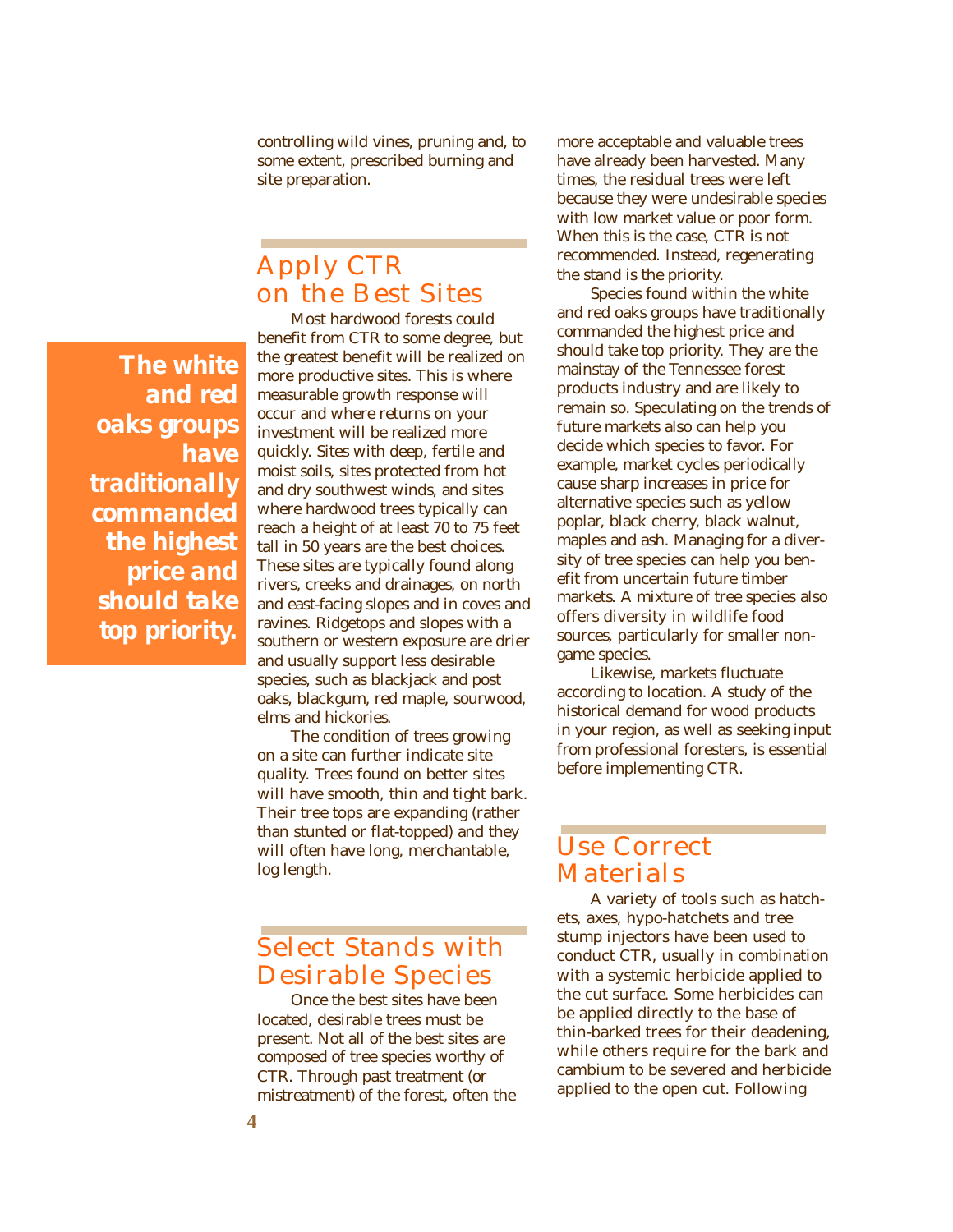the label instructions is crucial. Contact your local University of Tennessee Extension Service for recommended herbicides.

Another reliable method, with regard to both effectiveness and efficiency, is the chainsaw. A lightweight but powerful saw complete with safety features and a 14- to 16 inch bar length is sufficient. Using a double-girdle method with the chainsaw will eliminate the need for herbicide (see procedure section). Other safety equipment, such as ear and eye protection, leg chaps, gloves and steel-toe boots are recommended.

#### Releasing Crop Trees

After the best sites and trees are found and your equipment is ready, you can begin releasing crop trees from unwanted competition. You'll need to locate those crop trees with good future growth potential. Availability of sunlight is the leading limiting factor of tree growth. When crowns of adjacent trees touch each other, growth rates are reduced. Thus, by deadening unwanted trees whose crowns are touching the crown of your crop tree, more space is created for expansion.

Condition your eye to locate trees needing release, **not** trees needing to be deadened. In other words, first find the crop tree, then ask, "Deadening which trees will improve my crop tree's growing condition?"

 When selecting crop trees look for the following:

- Healthy trees those with potential for further development;
- Trees with good form, relatively straight and with few forks;
- Better-grade trees (those with few knots);
- Those whose average age is between 15-30 years old (stands that are too young won't have reached proper height, and older stands might not successfully respond to the release); and,
- Those in the upper levels of the forest canopy.

The target is to release no more than 36 crop trees per acre. This equates to crop trees with an average spacing of 35 feet between each other. Spacing can be increased or decreased according to the stand conditions. For example, some 35 foot cells may not contain an acceptable crop tree, and that cell should be left. As a general guide, at least one-half of the 35 foot cells per acre should contain crop trees for the project to be justifiable.

You should deaden all trees whose crowns touch the crown of the crop tree on three to four sides. Special note: deaden only those trees whose crowns are affecting your crop trees. Those in-between or below and not affecting the crop trees should remain. The leftover trees help to protect crop trees from wind damage and epicormic branching (unwanted branching on the lower bowl often caused by sudden increases in sunlight).

*Locate trees needing release, not trees needing to be deadened.*

#### Procedure for Girdling Trees

Determine the trees to deaden. Using a chainsaw, turn the saw sideways and cut a complete girdle (ring) around the tree at a comfortable height (usually around 3 feet). Use proper safety procedures, as is outlined in your saw safety manual. Then, cut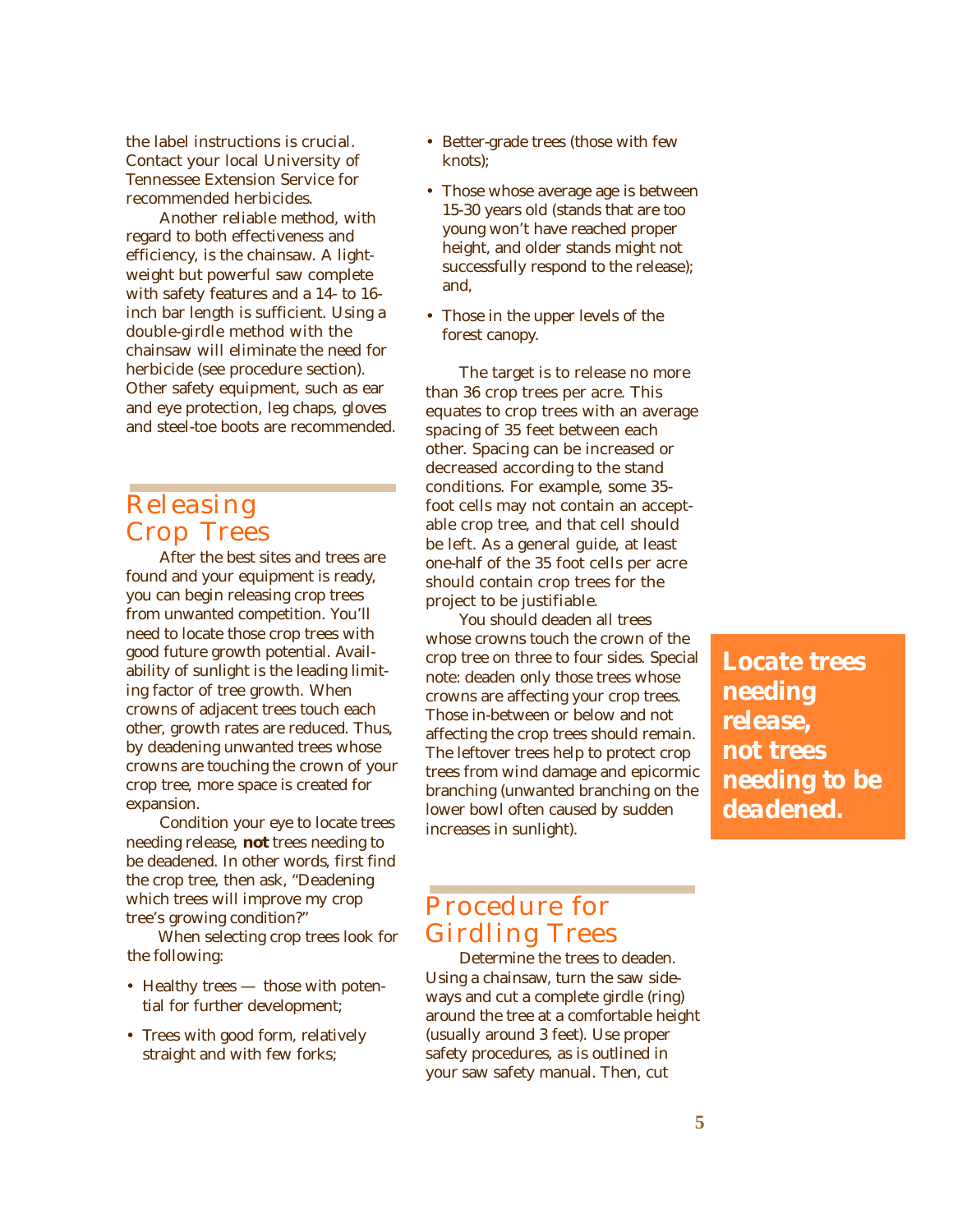

*Figure 1. Girdles on a Hardwood Tree.*



Deadened Tree Crop Tree

*Figure 2. Aerial View of Released Crop Trees.*

another girdle at least 6 inches above or below the first one. Each girdle should be cut completely through the bark and into the live wood at least 3/4 inch. Make sure that each girdle meets at both ends so the vascular flow of water is completely severed.

#### Wildlife Benefits from CTR

Trees may take up to a year to die, but once dead, limbs fall off creating "snags." Standing dead trees provide food (decomposing insects), as well as sites for nesting, roosting, denning and perching for many species of birds and mammals. Standing dead trees further benefit wildlife by allowing sunlight to reach the forest floor, increasing forage for deer and nesting cover for wild turkeys and many species of songbirds. Increased sunlight in the stand also allows the crowns of crop trees to expand, which increases mast production (e.g. acorns, beechnuts and cherries), further benefitting wildlife.

#### Why Deaden Trees If They Could Be Sold?

Younger stands of **pine** trees are commonly thinned by logging, thereby generating an income rather than an expense. Why can't the same early thinning be applied to **hardwoods**, as well? In some circumstances it can be feasible, particularly where markets allow and conscientious loggers are available; but in many cases, it's not. Several characteristics unique to pine stands lend well to early thinning:

(1) In Tennessee, the price for pine pulpwood is generally greater than for hardwood pulpwood. Normally,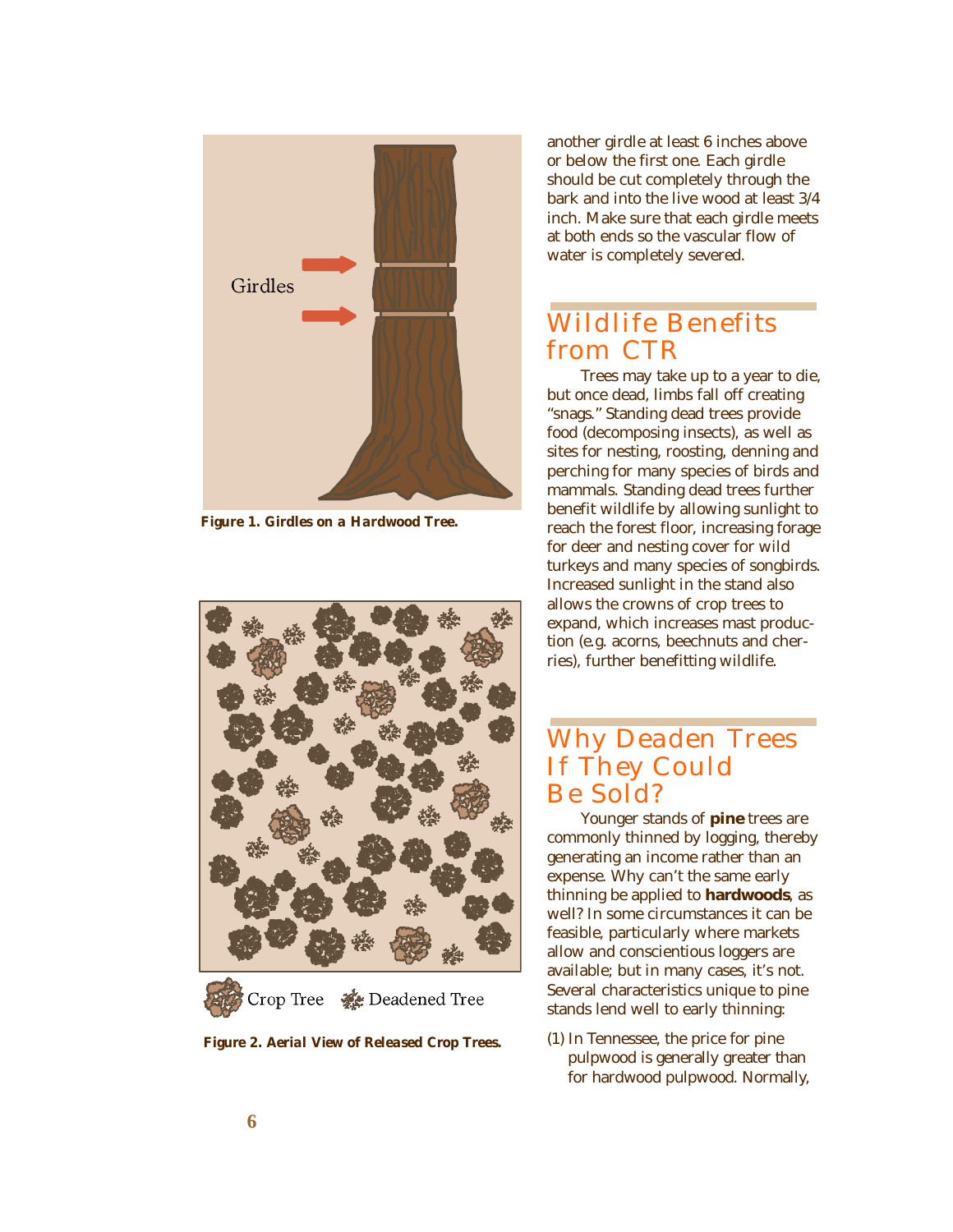loggers are more willing to purchase small pine trees for profitability.

- (2) Pine plantations are usually in straight rows and on level terrain. Logging equipment can maneuver through pine stands easily, which keeps the logging production rate high and profitable. Hardwood stands, normally having grown up naturally (not planted), are mixed species with variable spacing and are often found on steeper terrain, making logging slow, difficult and expensive.
- (3) Pine trees have flexible branches with conical-shaped crowns and can be felled and logged easily without causing excessive damage to residual trees. In contrast, logging younger hardwood stands often results in damage to the tops and bases of the very trees you are attempting to protect and release. For these reasons, manual CTR, rather than logging, should be considered in releasing your younger hardwood stands.

#### Conclusion

Private landowners are beginning to view their hardwood forests as a vital part of their farm assets. Demand for fine-quality hardwood products such as cabinets, flooring, furniture and veneer has increased and is expected to continue for the foreseeable future. As a result, prices have escalated, causing astute landowners to consider an active rather than an incidental approach to managing their hardwood crops.

The slow growth rates of hardwood trees have long been viewed as an obstacle to forest management. Through minimal investment, **CTR** is a way to energize your forest. Growth rate is enhanced, forest composition is improved, harvest rotation is shortened and revived enthusiasm for your forest investment results.



*Figure 3. Response of Annual Growth Rings.*